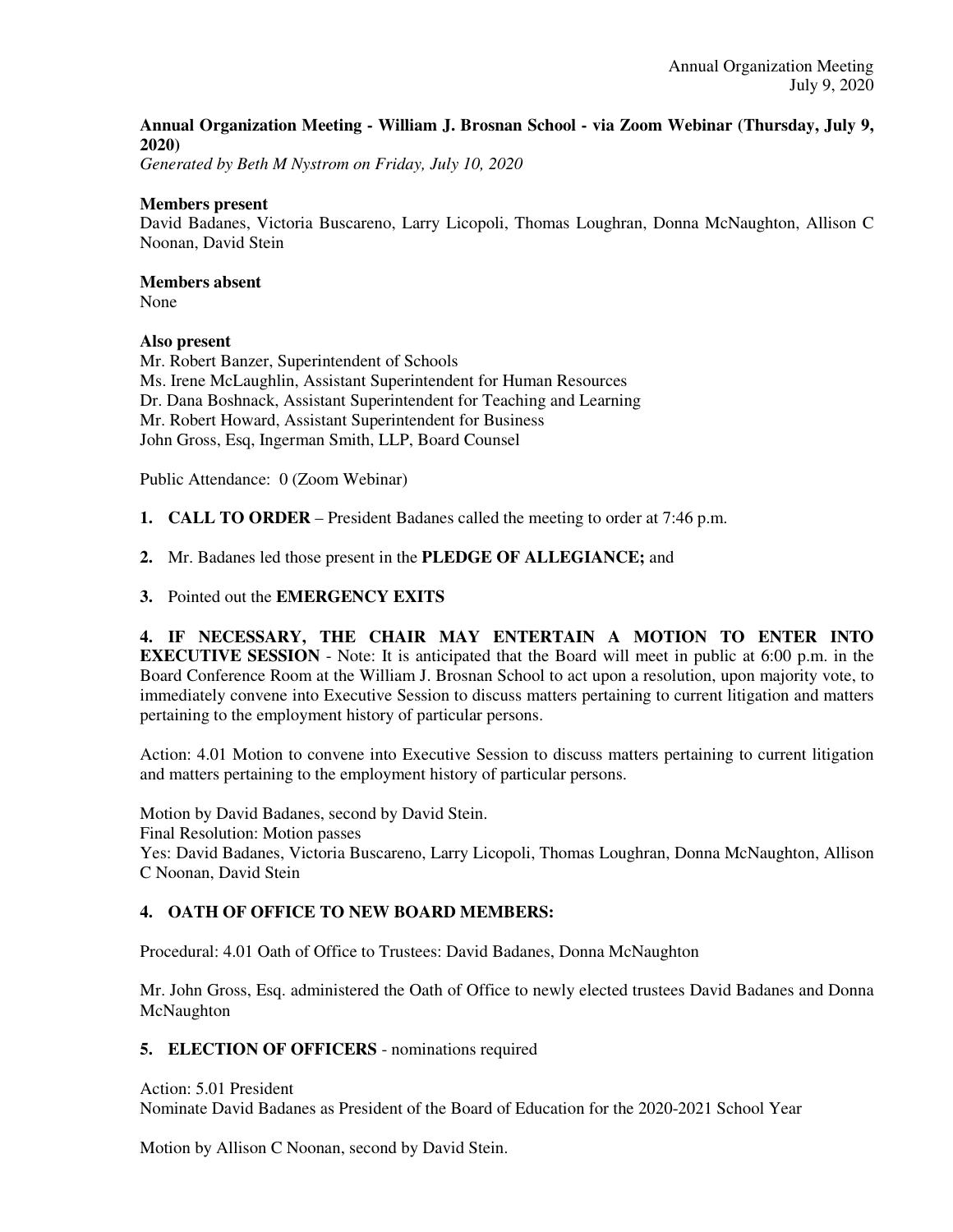Final Resolution: Motion Passes Yes: David Badanes, Victoria Buscareno, Larry Licopoli, Allison C Noonan No: Thomas Loughran, Donna McNaughton, David Stein

Nominate Tom Loughran as President of the Board of Education for the 2020-2021 School Year

Motion by Donna McNaughton, second by Thomas Loughran. Motion Fails Yes: Thomas Loughran, Donna McNaughton, David Stein No: David Badanes, Victoria Buscareno, Larry Licopoli, Allison C Noonan

Action: 5.02 Vice President Nominate Allison Noonan as Vice President for the 2020-2021 school year

Motion by David Badanes, second by Victoria Buscareno. Final Resolution: Motion Passes Yes: David Badanes, Victoria Buscareno, Larry Licopoli, Allison C Noonan No: Thomas Loughran, Donna McNaughton, David Stein

Nominate Victoria Buscareno as Vice President for the 2020-2021 school year

Motion by David Stein, second by Donna McNaughton. Motion Fails Yes: Thomas Loughran, Donna McNaughton, David Stein No: David Badanes, Victoria Buscareno, Larry Licopoli, Allison C Noonan

# **6. OATH OF OFFICE TO THE PRESIDENT AND VICE PRESIDENT OF THE BOARD**

Procedural: 6.01 Board Counsel shall administer the Oath of Office to newly elected President and Vice President

Mr. John Gross, Esq. administered the Oath of Office to newly elected President David Badanes and newly elected Vice President Allison Noonan.

# **7. ANNUAL APPOINTMENTS**

Action: 7.01 Appointments:

- 7.01.1 District Clerk: Recommendation that Beth Nystrom be appointed as District Clerk and Maureen Pollock be appointed as Acting District Clerk
- 7.01.2 District Treasurer: Recommendation that Dawn Monsell be appointed as District Treasurer and Denise Lovaglio be appointed as Deputy District Treasurer
- 7.01.3 Board Attorney and Negotiating Attorney: Recommendation that the firm of Ingerman Smith, LLP be appointed as Board Attorney and Negotiating Attorney
- 7.01.4 Claims Auditor: Recommendation that Christine Helbock be appointed as Claims Auditor
- 7.01.5 Purchasing Agent: Recommendation that Karen Walters be appointed as Purchasing Agent, and that Robert Howard, Assistant Superintendent for Business, be authorized to act as Purchasing Agent in her absence
- 7.01.6 Impartial Hearing Officers: Recommendation that the Board appoint Lawrence Spirn and Jennifer Spirn as Hearing Officers to conduct hearings pursuant to Section 504 of the Rehabilitation Act of 1973 and Section 3214 of the Education Law of the State of New York
- 7.01.7 Compliance Officers: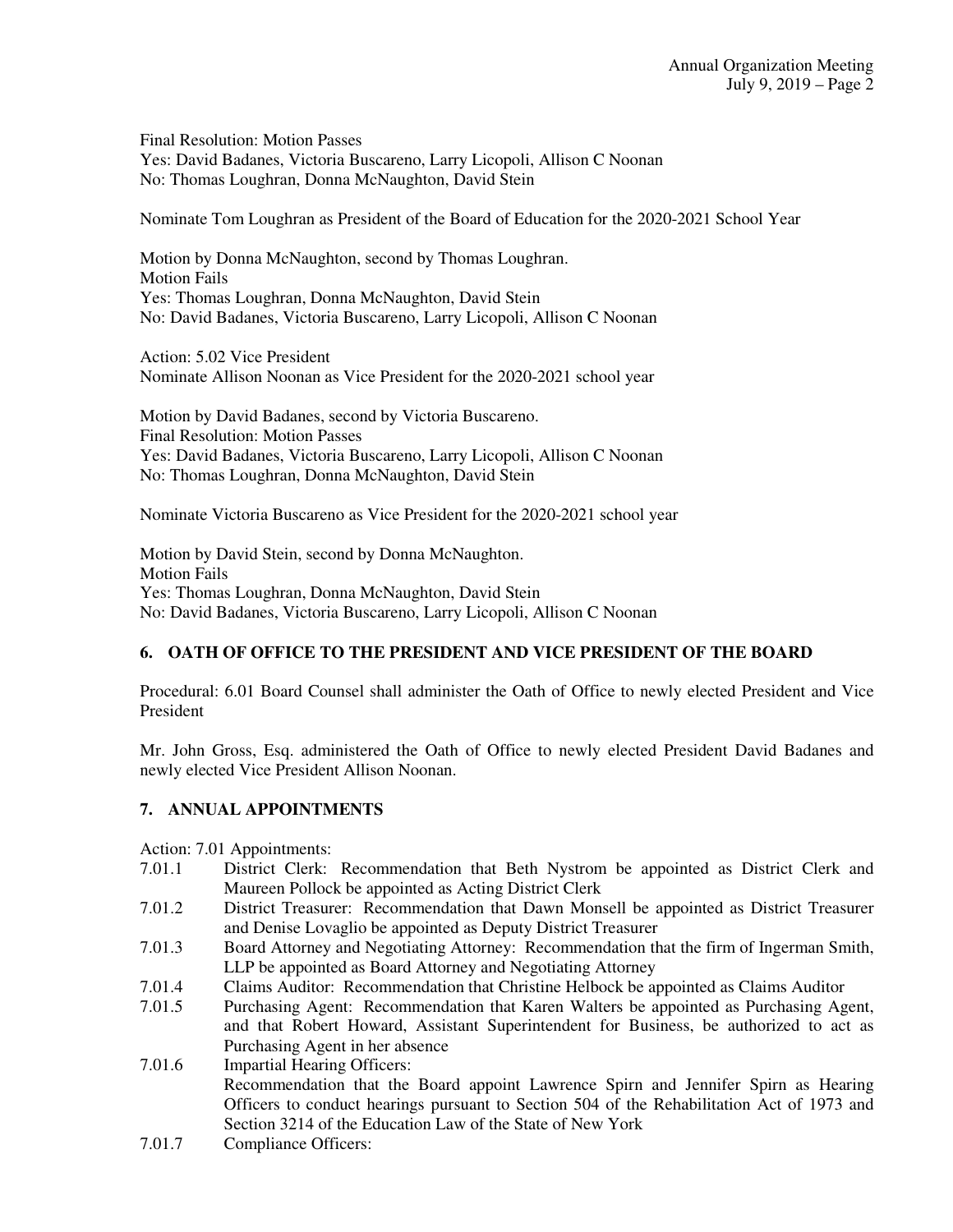- Recommendation that the Board appoint Ms. Allyson Giaimo as Section 504 Compliance Officer
- Recommendation that the Board appoint Ms. Debra Kienke as Interim Medicaid Compliance Officer
- Recommendation that the Board appoint Ms. Shannon Dantuono as Title IX Compliance Officer
- Recommendation that the Board appoint Ms. Irene McLaughlin as Section 75-b of the Civil Service Law Compliance Officer
- Recommendation that the Board appoint Ms. Irene McLaughlin and Mr. Robert Howard as Sexual Harassment Compliance Officers
- Recommendation that the Board appoint Ms. Judy Proscia as Data Protection Officer
- 7.01.8 Insurance Brokers of Record: Recommendation that the Board appoint the following firms as Brokers of Record, commencing July 1, 2020, to manage programs authorized by the Board of Education for the Northport-East Northport Union Free School District:
	- Hartt Insurance Agency, Inc., 45 Main Street, P.O. Box 449, Northport, NY 11768
	- New York Schools Insurance Reciprocal, 333 Earl Ovington Blvd, Uniondale, NY 11533
	- GCG Risk Management, Inc., 100 Church Street, Suite 810, New York, NY 10007
	- Pupil Benefits Plan, Inc., 101 Dutch Meadows Lane, Glenville, NY 12302
	- Digital Insurance in partnership with AON Consulting, 300 Jericho Quad, Suite 300, Jericho, NY 11753
	- RSK Limited Liability Co./Emerson, Reid and Co., 174 Park Avenue, Hicksville, NY 11801
- 7.01.9 Bonding Counsel and Financial Advisory Services
	- Hawkins Delafield & Wood, LLP, One Chase Manhattan Plaza, New York, NY 10005
	- Munistat Services, Inc., 12 Roosevelt Avenue, Pt. Jefferson Station, NY 11776
- 7.01.10 Architect: Recommendation that the Board appoint John A. Grillo Architects as District Architect
- 7.01.11 Construction Management: Recommendation that the Board appoint Park East Construction as Construction Management Firm for the 2020-2021 school year
- 7.01.12 Internal Auditor: Recommendation that the firm of Nawrocki Smith, LLP be appointed as the Internal Auditors for the 2020-2021 fiscal year.
- 7.01.13 External Auditor: Recommendation that the firm of R.S. Abrams, LLP be appointed as the Internal Auditors for the 2020-2021 fiscal year.

Motion by Allison C Noonan, second by David Badanes.

Final Resolution: Motion Passes

Yes: David Badanes, Victoria Buscareno, Larry Licopoli, Thomas Loughran, Donna McNaughton, Allison C Noonan, David Stein

### **8. OATH OF OFFICE TO THE SUPERINTENDENT OF SCHOOLS AND DISTRICT CLERK**

Mr. John Gross, Esq. administered the oath of office to Superintendent Robert Banzer and District Clerk Beth Nystrom.

#### **9. DESIGNATION OF SIGNATORIES FOR ALL SCHOOL WARRANTS**

Action: 9.01 Signatories for All School Warrants Recommendation to designate the Claims Auditor

Motion by David Badanes, second by David Stein.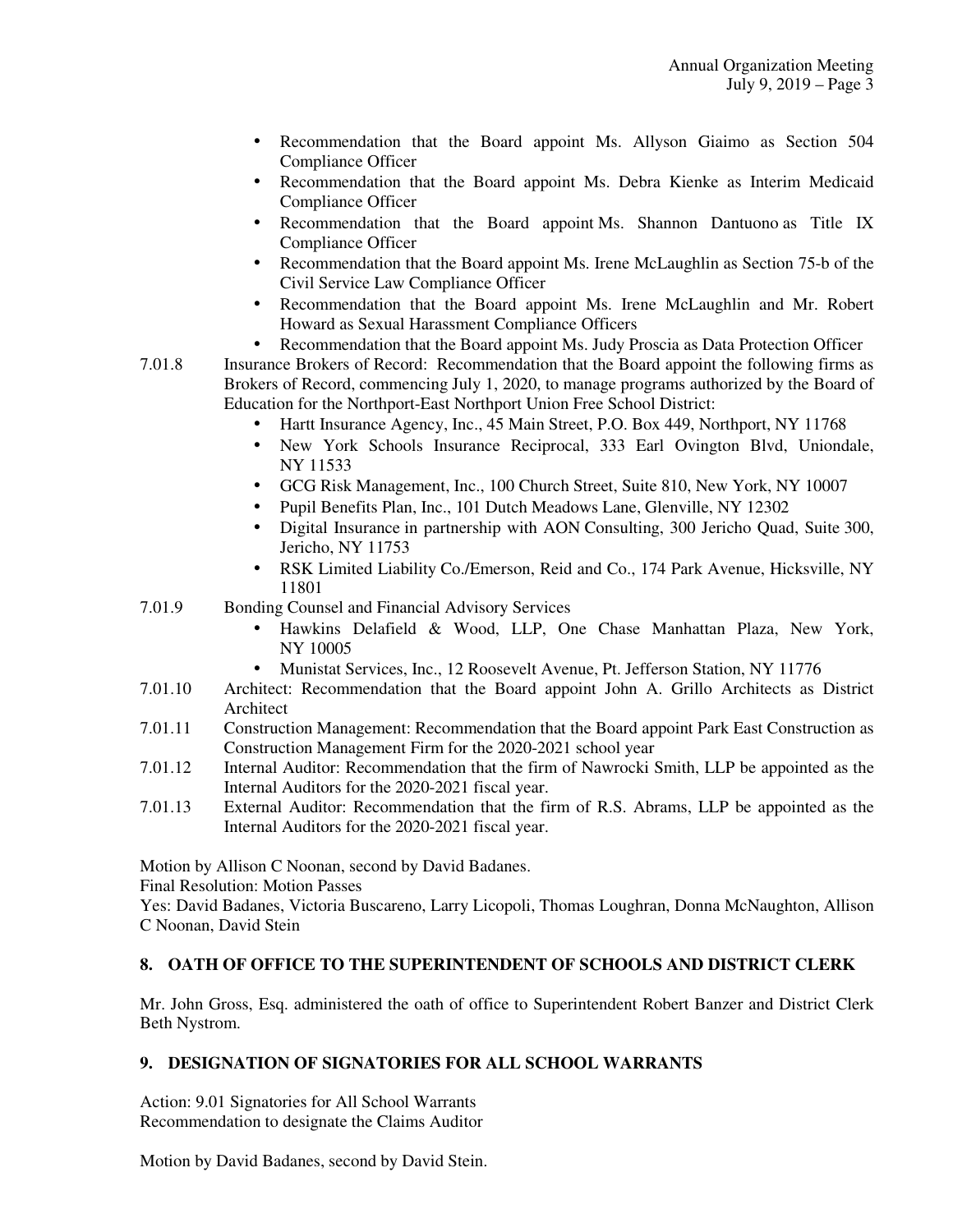Final Resolution: Motion Passes

Yes: David Badanes, Victoria Buscareno, Larry Licopoli, Thomas Loughran, Donna McNaughton, Allison C Noonan, David Stein

# **10. DESIGNATION OF DEPOSITORIES FOR ALL DISTRICT FUNDS**

Action: 10.01 Depositories

Recommendation to designate the following banks as depositories of the Northport-East Northport Union Free School District, Town of Huntington, Suffolk County, New York, maximum amount to be \$65,000,000:

- 10.01.1 JP Morgan Chase
- 10.01.2 1st National Bank of Long Island
- 10.01.3 Flushing Commercial Bank
- 10.01.4 Valley National Bank
- 10.01.5 Signature Bank
- 10.01.6 People's United Bank

Motion by David Badanes, second by David Stein.

Final Resolution: Motion Passes

Yes: David Badanes, Victoria Buscareno, Larry Licopoli, Thomas Loughran, Donna McNaughton, Allison C Noonan, David Stein

# **11. DESIGNATION OF DISTRICT NEWSPAPER FOR LEGAL ADVERTISING**

Action: 11.01 Official Newspapers

Recommendation to designate The Observer and the Times of Northport as the Official Newspapers for District publications and legal notices for the 2020-2021 school year

Motion by David Badanes, second by David Stein. Final Resolution: Motion Passes Yes: David Badanes, Victoria Buscareno, Larry Licopoli, Thomas Loughran, Donna McNaughton, Allison C Noonan, David Stein

# **12. TIME AND PLACE OF BOARD MEETINGS**

Information: 12.01 Calendar of Board Meetings. At the June 4, 2020 Board of Education Meeting the Board adopted the 2020-2021 Calendar of Board Meetings.

# **13. AUTHORIZATION TO PUBLISH THE ANNUAL FINANCIAL REPORT**

Action: 13.01 Annual Financial Report Recommendation to authorize publication of the Annual Financial Report for the 2019-2020 school year in the official newspaper

Motion by David Badanes, second by David Stein. Final Resolution: Motion Passes Yes: David Badanes, Victoria Buscareno, Larry Licopoli, Thomas Loughran, Donna McNaughton, Allison C Noonan, David Stein

# **14. AUTHORIZE TO REIMBURSE EXPENSES**

Action: 14.01 Conference and Travel Expense Authorization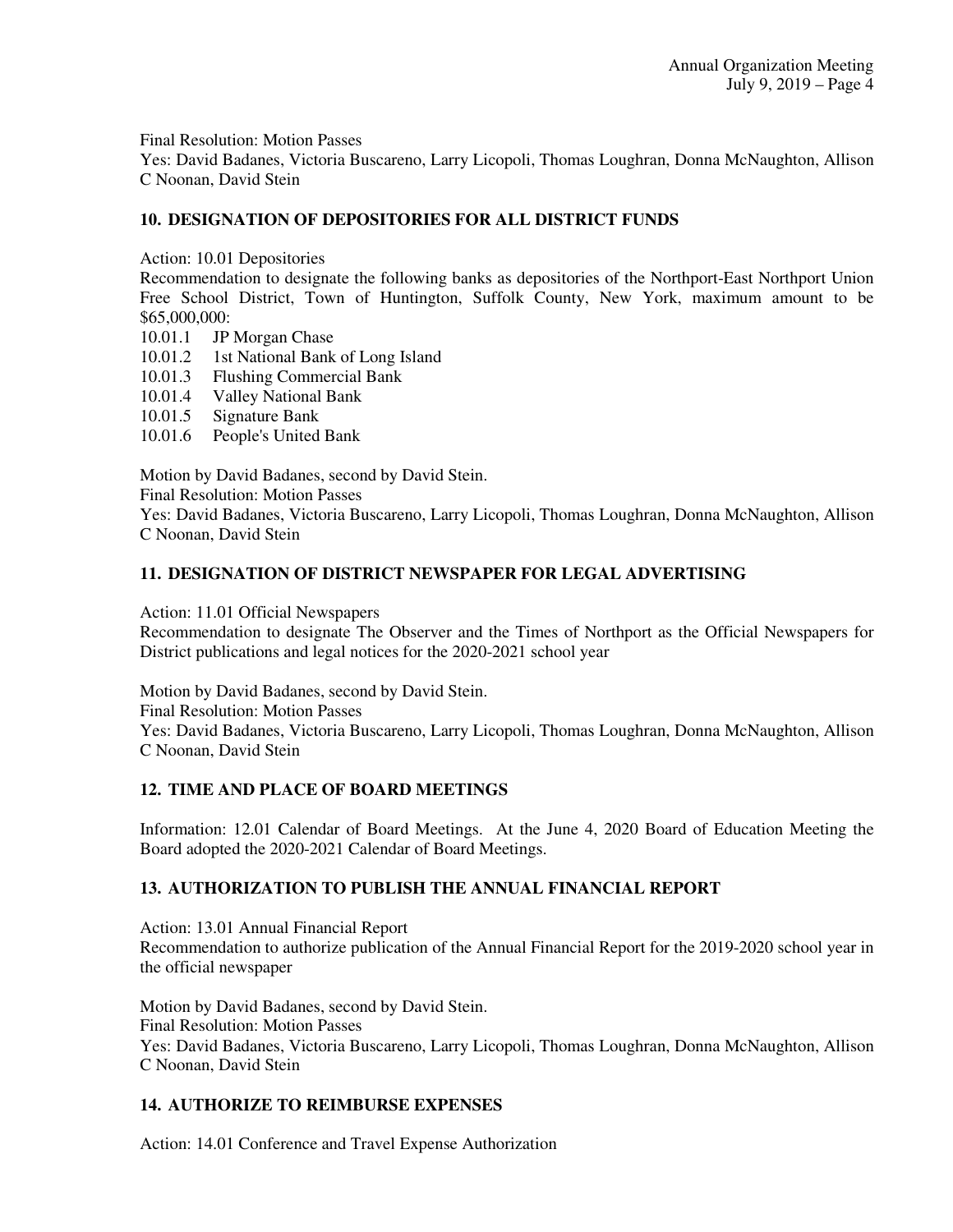Recommendation to authorize the Superintendent to approve expenses for staff attendance at conferences, and also for all authorized automobile travel within the District and outside of the District

Motion by David Badanes, second by David Stein. Final Resolution: Motion Passes Yes: David Badanes, Victoria Buscareno, Larry Licopoli, Thomas Loughran, Donna McNaughton, Allison C Noonan, David Stein

### **15. AUTHORIZATION TO CERTIFY PAYROLLS**

Action: 15.01 Certify Payrolls

Recommendation to authorize the Chief School Officer or his designee to certify payrolls each month (Ed. Law 1720, Sec. 2523; Commissioner's Regulation 170.2)

Motion by David Badanes, second by David Stein. Final Resolution: Motion Passes Yes: David Badanes, Victoria Buscareno, Larry Licopoli, Thomas Loughran, Donna McNaughton, Allison C Noonan, David Stein

Action: 15.02 Certified Payroll Records Recommendation to approve the following resolution:

 "WHEREAS New York State Labor Law, Section 220, requires that contractors engaged by a school district for construction work are required to pay prevailing wages to their workers, and;

 WHEREAS, all contractors and subcontractors referenced above are required to submit certified payroll records to the school district in connection with their obligation to pay prevailing wage;

 NOW, THEREFORE, BE IT RESOLVED that John Lackner, Superintendent of Buildings and Grounds (Director of Facilities), is hereby designated to be the individual responsible for the receipt, collection and review for facial validity of certified payroll records."

Motion by David Badanes, second by David Stein.

Final Resolution: Motion Passes

Yes: David Badanes, Victoria Buscareno, Larry Licopoli, Thomas Loughran, Donna McNaughton, Allison C Noonan, David Stein

### **16. AUTHORIZATION TO MAKE TRANSFERS**

Action: 16.01 Budget Transfers

Recommendation to authorize the Superintendent of Schools or his designee, in accordance with the regulations of the Commissioner of Education, to make budget transfers between salary codes up to \$25,000, with all transfers in excess of \$25,000 requiring Board of Education approval and, transfers between all other codes up to \$10,000, with all transfers in excess of \$10,000 requiring Board of Education approval

Motion by David Badanes, second by David Stein. Final Resolution: Motion Passes Yes: David Badanes, Victoria Buscareno, Larry Licopoli, Thomas Loughran, Donna McNaughton, Allison C Noonan, David Stein

### **17. ADOPTION OF LIST OF RELIGIOUS HOLIDAYS**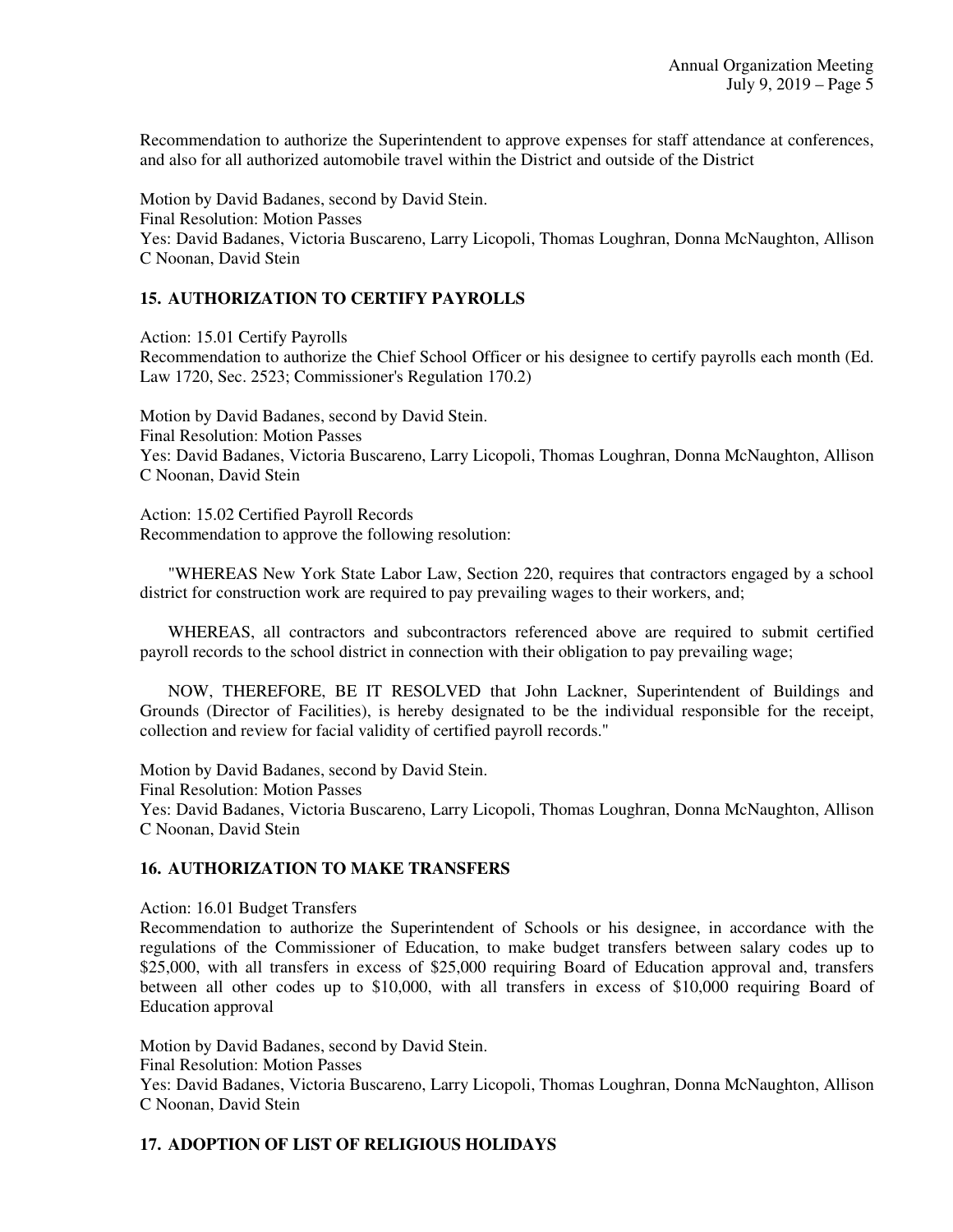Action: 17.01 Religious Holidays Recommendation to adopt the attached list of religious holidays for State Aid computations purposes

Motion by David Badanes, second by David Stein. Final Resolution: Motion Passes Yes: David Badanes, Victoria Buscareno, Larry Licopoli, Thomas Loughran, Donna McNaughton, Allison C Noonan, David Stein

## **18. AUTHORIZATION TO ESTABLISH PETTY CASH FUNDS**

Action: 18.01 Petty Cash Funds

Recommendation to establish petty cash funds and designate the following persons to administer these funds in the amount of \$100 each for the 2020-2021 school year:

Ms. Lori Beekman, Principal, Bellerose Avenue School

Mr. Thomas Harrison, Principal, Fifth Avenue School

Ms. Laurie Storch, Principal, Dickinson Avenue School

Dr. Michael Genovese, Principal, Norwood Avenue School

Ms. Sabina Larkin, Principal, Ocean Avenue School

Mr. Jeffrey Haubrich, Principal, Pulaski Road School

Mr. Pasquale DeStefano, Principal, East Northport Middle School

Dr. Timothy Hoss, Principal, Northport Middle School

Mr. Dan Danbusky, Principal, Northport High School

Ms. Beth Nystrom, District Clerk, Board of Education

Motion by David Badanes, second by David Stein.

Final Resolution: Motion Passes

Yes: David Badanes, Victoria Buscareno, Larry Licopoli, Thomas Loughran, Donna McNaughton, Allison C Noonan, David Stein

# **19. SIGNATORIES FOR FEDERAL PROJECTS**

Action: 19.01 Federal Funds

Recommendation to appoint for the 2020-2021 school year Mr. Robert Banzer, Superintendent of Schools, as the authorized representative and official of Northport-East Northport Union Free School District, to submit applications and make claims for Federal Funds under all applicable Federal Laws as may be required, with the Assistant Superintendent for Teaching and Learning or the Assistant Superintendent for Special Education and Student Support Services as alternates

Motion by David Badanes, second by David Stein. Final Resolution: Motion Passes Yes: David Badanes, Victoria Buscareno, Larry Licopoli, Thomas Loughran, Donna McNaughton, Allison C Noonan, David Stein

### **20. DESIGNATION OF SIGNATOR FOR TAX ANTICIPATION NOTES**

Action: 20.01 Tax Anticipation Notes Signator

Recommendation to designate the Board President as the signator for the single manual signature required on Tax Anticipation Notes or, as designated by the President, either the Vice President or the District Clerk

Motion by David Badanes, second by David Stein. Final Resolution: Motion Passes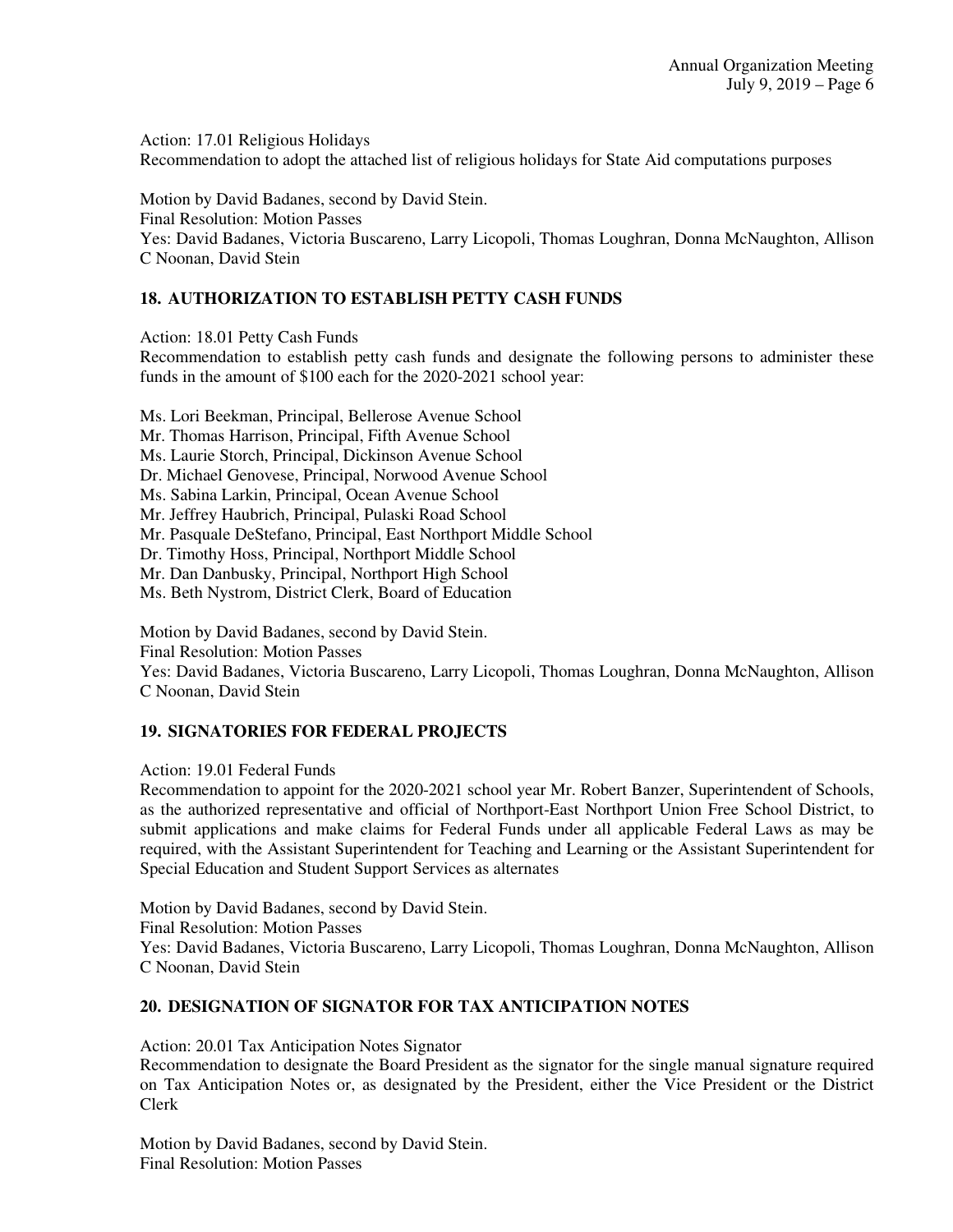Yes: David Badanes, Victoria Buscareno, Larry Licopoli, Thomas Loughran, Donna McNaughton, Allison C Noonan, David Stein

## **21. APPOINTMENT OF SCHOOL PHYSICIANS**

Action: 21.01 School Physician Recommendation to appoint R.A. Perrone Medical Consulting as the School Physician for 2020-2021 and to authorize the Board President to execute a contract to this effect

Motion by David Badanes, second by David Stein. Final Resolution: Motion Passes Yes: David Badanes, Victoria Buscareno, Larry Licopoli, Thomas Loughran, Donna McNaughton, Allison C Noonan, David Stein

### **22. ATTENDANCE OFFICER**

Action: 22.01 Attendance Officer Recommendation to appoint Shannon Dantuono as the District's Attendance Officer

Motion by David Badanes, second by David Stein. Final Resolution: Motion Passes Yes: David Badanes, Victoria Buscareno, Larry Licopoli, Thomas Loughran, Donna McNaughton, Allison C Noonan, David Stein

### **23. ATHLETIC TRAINER**

Action: 23.01 Athletic Trainer Recommendation to appoint Shawn Scattergood as the District's Athletic Trainer

Motion by David Badanes, second by David Stein. Final Resolution: Motion Passes Yes: David Badanes, Victoria Buscareno, Larry Licopoli, Thomas Loughran, Donna McNaughton, Allison C Noonan, David Stein

### **24. RECORDS ACCESS OFFICER**

Action: 24.01 Records Access Officer Recommendation to appoint Beth Nystrom as the Records Access Officer

Motion by David Badanes, second by David Stein. Final Resolution: Motion Passes Yes: David Badanes, Victoria Buscareno, Larry Licopoli, Thomas Loughran, Donna McNaughton, Allison C Noonan, David Stein

### **25. RECORDS MANAGEMENT OFFICER**

Action: 25.01 Records Management Officer Recommendation to appoint John Moran as the Records Management Officer

Motion by David Badanes, second by David Stein. Final Resolution: Motion Passes Yes: David Badanes, Victoria Buscareno, Larry Licopoli, Thomas Loughran, Donna McNaughton, Allison C Noonan, David Stein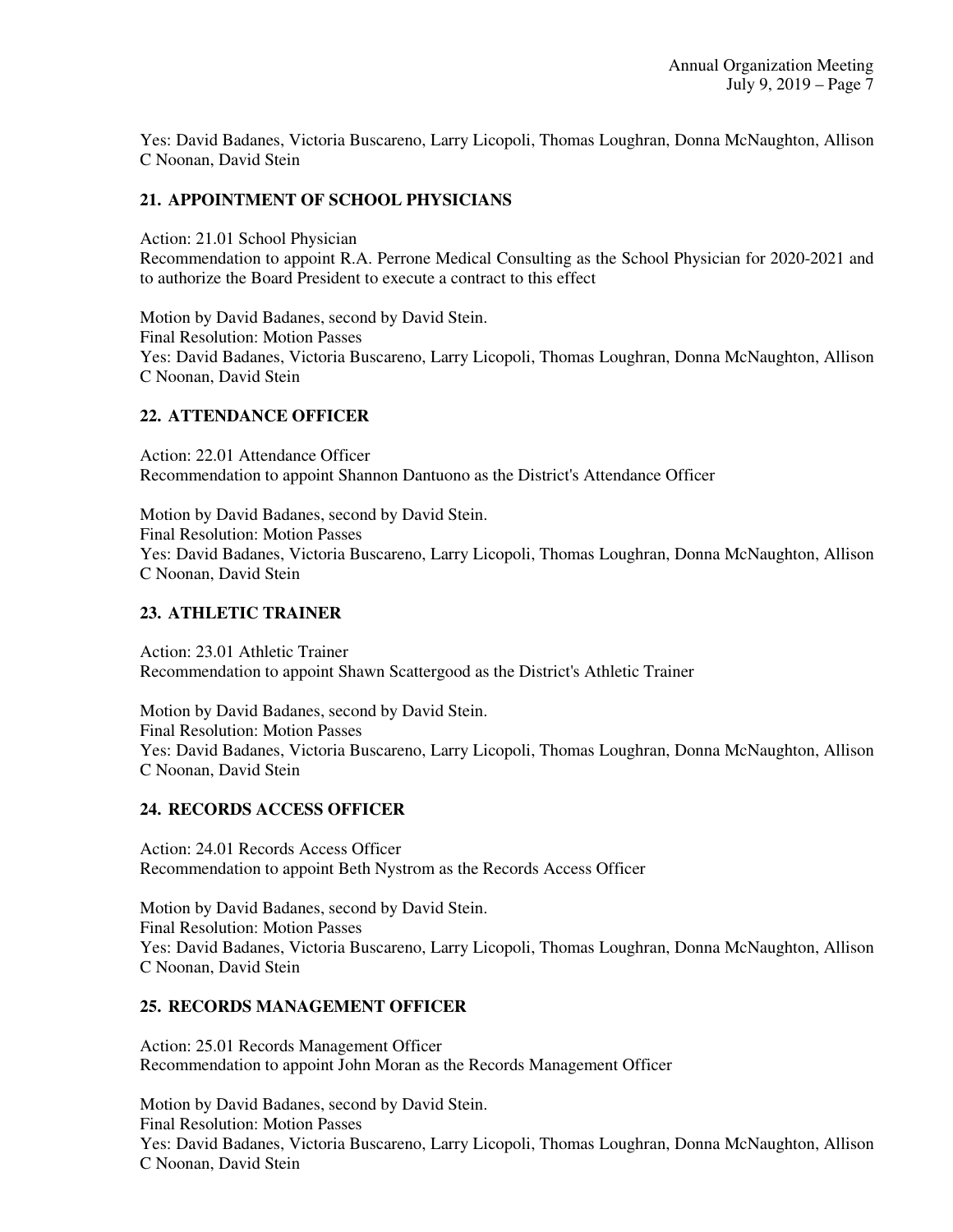### **26. ASBESTOS DESIGNEE**

Action: 26.01 Asbestos Designee Recommendation to appoint John Lackner as the Asbestos Designee

Motion by David Badanes, second by David Stein. Final Resolution: Motion Passes Yes: David Badanes, Victoria Buscareno, Larry Licopoli, Thomas Loughran, Donna McNaughton, Allison C Noonan, David Stein

# **27. CENSUS ENUMERATOR**

Action: 27.01 Census Enumerator Recommendation to appoint Judy Proscia as the Census Enumerator

Motion by David Badanes, second by David Stein. Final Resolution: Motion Passes Yes: David Badanes, Victoria Buscareno, Larry Licopoli, Thomas Loughran, Donna McNaughton, Allison C Noonan, David Stein

# **28. RESIDENCY OF STUDENTS DESIGNEES**

Action: 28.01 Residency of Students Recommendation to appoint the Superintendent and the Director of Student Support Services as the Board's official designees for determining residency of students

Motion by David Badanes, second by David Stein. Final Resolution: Motion Passes Yes: David Badanes, Victoria Buscareno, Larry Licopoli, Thomas Loughran, Donna McNaughton, Allison C Noonan, David Stein

### **29. BOARD OF REGISTRY**

Action: 29.01 Board of Registry Recommendation to appoint the following qualified voters of the District to the Board of Registry for the 2020-2021 school year:

Barbara Kaminski, Maureen O'Brien, Dorothy Walsh, Mary Esposito, Audrey McLaughlin, Janet Hayes

Motion by David Badanes, second by David Stein. Final Resolution: Motion Passes Yes: David Badanes, Victoria Buscareno, Larry Licopoli, Thomas Loughran, Donna McNaughton, Allison C Noonan, David Stein

Action: 29.02 Voter Registrars

Recommendation to appoint the following staff members to serve as Voter Registrars when school is in session:

Northport High School - Nancy Zbytniewski, Mary Lavin East Northport Middle School - Doris Sommer, Margaret Nogan Northport Middle School - Georgina Mangione, Claire Johnson Bellerose Avenue Elementary School - Kathie Scherer, Kathleen Culhane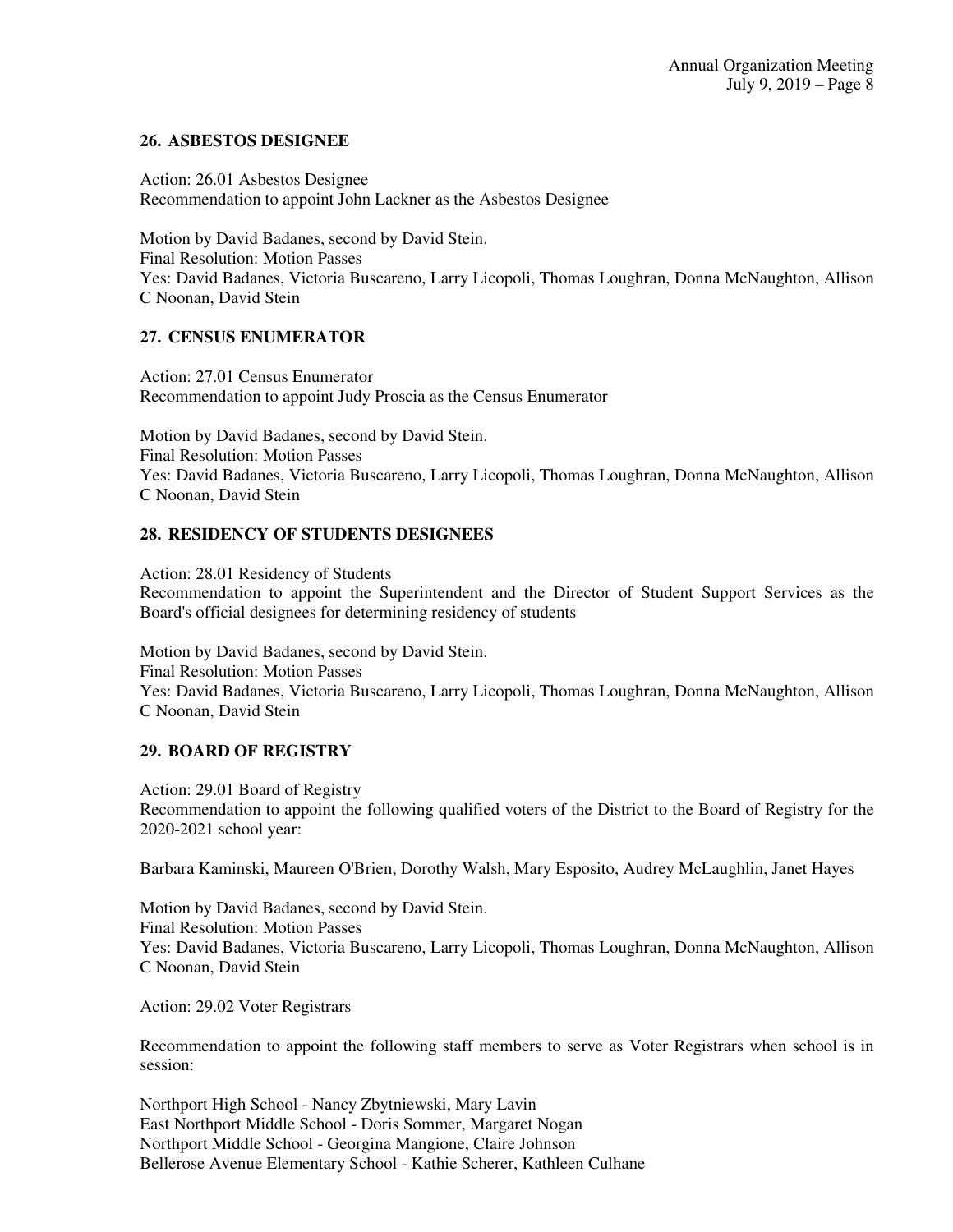Dickinson Avenue Elementary School - Susan Shelton, Theresa Luby Fifth Avenue Elementary School - Debra Jones, Doris Trabosh Norwood Avenue Elementary School - Kathy Kiley, Suzanne Stockman Ocean Avenue Elementary School - Kathy Sheridan, Lynn Geraci Pulaski Road Elementary School - Gloria Thompson, Laura Tsourtsoulas

Motion by David Badanes, second by David Stein. Final Resolution: Motion Passes Yes: David Badanes, Victoria Buscareno, Larry Licopoli, Thomas Loughran, Donna McNaughton, Allison C Noonan, David Stein

### **30. COMMITTEE ON SPECIAL EDUCATION**

Action: 30.01 Designees when Initiating Referrals to the Committee on Special Education Recommendation to appoint the following staff members as designees of the Northport-East Northport School District when initiating referrals to the Committee on Special Education during the 2020-2021 school year:

Allyson Giaimo, Director of Secondary Special Education Karrie Kruger, Director of Elementary Special Education Michael Comiskey, School Psychologist Vanessa Costanzo, School Psychologist Elizabeth Dragone, School Psychologist Melanie Fisher, School Psychologist Erin Girardin, School Psychologist Veronique Hayek, School Psychologist Kristen Karkota, School Psychologist Tara Malone, School Psychologist Lisa Quartararo, School Psychologist Deborah Roth, School Psychologist Brandon Panzarella, School Psychologist Corinne Scheidt, School Psychologist This resolution is necessary to comply with the New York State Part 200 Regulations.

Motion by David Badanes, second by David Stein. Final Resolution: Motion Passes Yes: David Badanes, Victoria Buscareno, Larry Licopoli, Thomas Loughran, Donna McNaughton, Allison C Noonan, David Stein

Action: 30.02 Chairpersons for the Committee on Special Education (CSE), Sub-Committee on Special Education (SCSE), and 504 Committee meetings

Recommendation to appoint the following staff members to serve as chairpersons for the Committee on Special Education (CSE), Sub-Committee on Special education (SCSE), and 504 Committee meetings during the 2020-2021 school year:

Michael Comiskey, Vanessa Costanzo, Elizabeth Dragone, Melanie Fisher, Allyson Giaimo, Erin Girardin, Veronique Hayek, Kristen Karkota, Karrie Kruger, Tara Malone, Brandon Panzarella, Cassie Reilly, Deborah Roth, Lisa Quartararo, Corinne Scheidt

Motion by David Badanes, second by David Stein. Final Resolution: Motion Passes Yes: David Badanes, Victoria Buscareno, Larry Licopoli, Thomas Loughran, Donna McNaughton, Allison C Noonan, David Stein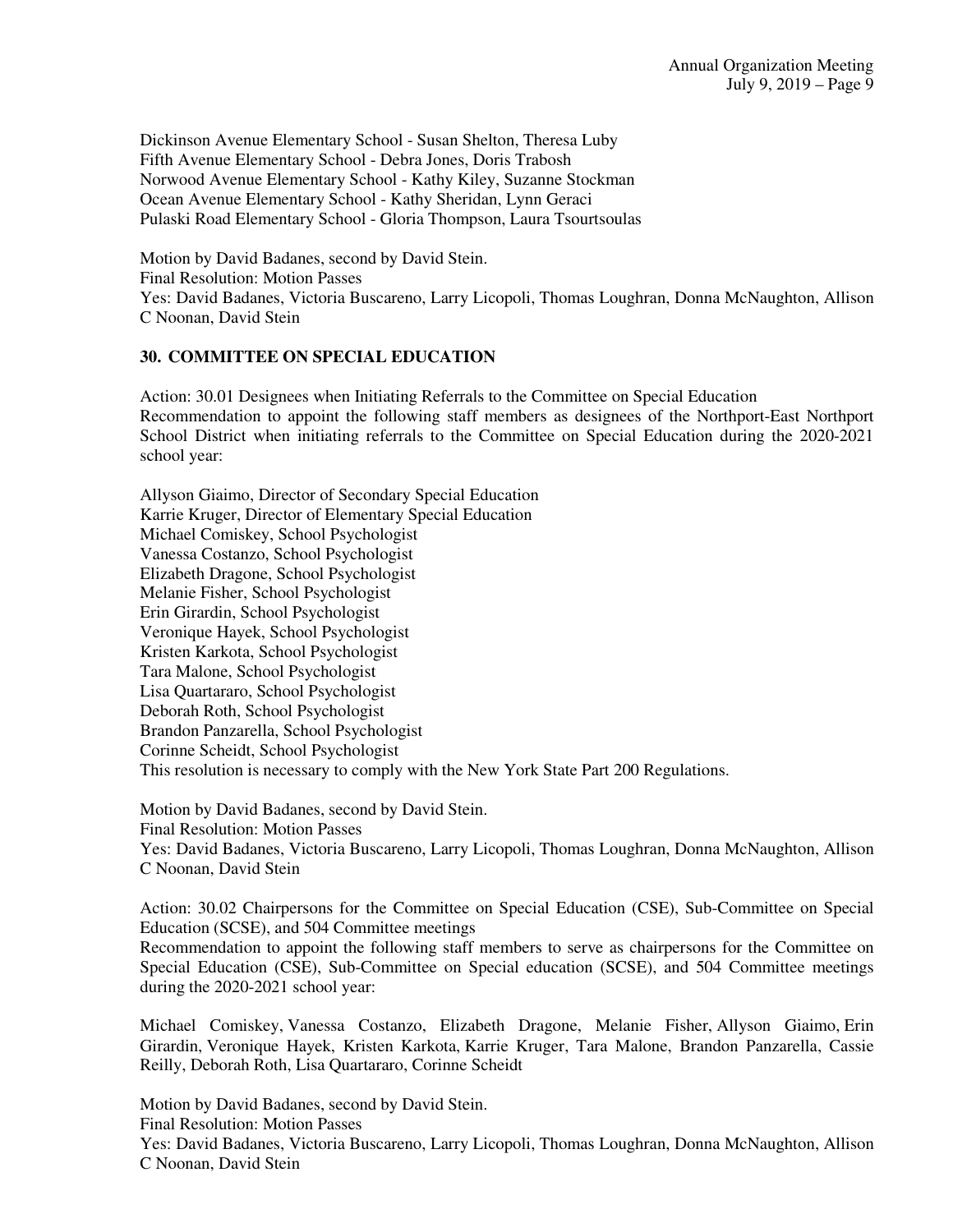Action: 30.03 Chairpersons for the Committee on Preschool Special Education (CPSE) Recommendation to appoint the following staff members to serve as Chairpersons for the Committee on Preschool Special Education (CPSE) during the 2020-2021 school year: Allyson Giaimo, Karrie Kruger, Corinne Scheidt

Motion by David Badanes, second by David Stein. Final Resolution: Motion Passes Yes: David Badanes, Victoria Buscareno, Larry Licopoli, Thomas Loughran, Donna McNaughton, Allison C Noonan, David Stein

### **31. SCHOOL RELATED TRANSPORTATION**

Action: 31.01 Authorization for the Superintendent to transport in his personal vehicle persons involved in the course of the conduct of school business, e.g., students, staff, Board members, and community members

Authorization for the Superintendent to transport in his personal vehicle persons involved in the course of the conduct of school business, e.g., students, staff, Board members, and community members

Motion by David Badanes, second by David Stein.

Final Resolution: Motion Passes

Yes: David Badanes, Victoria Buscareno, Larry Licopoli, Thomas Loughran, Donna McNaughton, Allison C Noonan, David Stein

### **32. MILEAGE REIMBURSEMENT RATE**

Action: 32.01 Recommendation to set the IRS standard mileage rate as the mileage reimbursement rate

Motion by David Badanes, second by David Stein. Final Resolution: Motion Passes Yes: David Badanes, Victoria Buscareno, Larry Licopoli, Thomas Loughran, Donna McNaughton, Allison C Noonan, David Stein

### **33. DISTRICT CELL PHONES**

Information: 33.01 For Information: List of all District cell phones assigned to staff

### **34. DESIGNATION OF CREDIT CARD PROCESSOR**

Action: 34.01 Recommendation to designate Bank of America as the credit card processor for the Northport-East Northport Union Free School District

Recommendation to designate Bank of America as the credit card processor for the Northport-East Northport Union Free School District

Motion by David Badanes, second by David Stein. Final Resolution: Motion Passes Yes: David Badanes, Victoria Buscareno, Larry Licopoli, Thomas Loughran, Donna McNaughton, Allison C Noonan, David Stein

### **35. SECTION 18 OF THE PUBLIC OFFICERS LAW OF THE STATE OF NEW YORK SUPPLEMENTAL DEFENSE AND INDEMNIFICATION PROVISIONS**

Action: 35.01 Recommendation to approve the following resolution: Recommendation to approve the following resolution: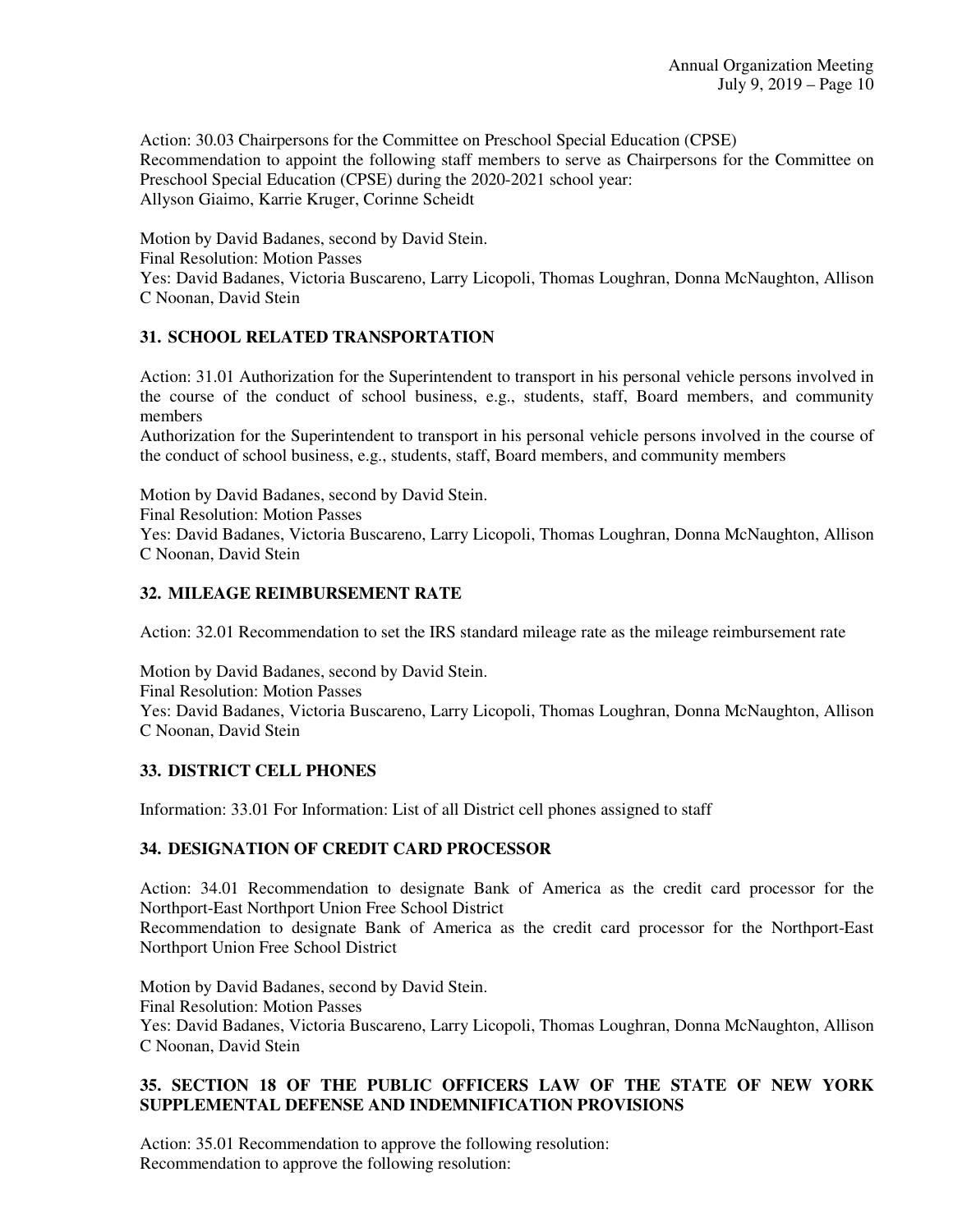"WHEREAS, Section 18 of the Public Officers Law of the State of New York authorizes municipal corporations, including boards of education, to adopt supplemental defense and indemnification provisions to those contained in the Education Law; and

 WHEREAS, the statue authorizes boards of education to defend, indemnify and save harmless, members of boards of education and officers, agents and employees of boards of education; authorized parent volunteers; members of school-based planning and shared decision making committees; and members of the school district's audit committee, in connection with any claims, awards or judgments obtained against such board members, officers, agents or employees; authorized parent volunteers; members of school-based planning and shared decision making committees; and members of the district's audit committee in any State or Federal Court, in the amount of any judgment, award or settlement of any such claim, provided the act or omission from which such judgment, award or claim arose occurred while the board member, officer, agent or employee or authorized parent volunteer; member of a school-based planning and shared decision making committee; or member of the district's audit committee was acting within the scope of his or her office or employment or authorized volunteer duties;

 BE IT RESOLVED, that the Board of Education of the Northport-East Northport Union Free School District hereby adopts the supplemental defense and indemnification provisions contained in Section 18 of the Public Officers Law for its Board members, officers, agents and employees; authorized parent volunteers; members of school-based planning and shared decision making committees; and members of the school district's audit committee. This coverage shall supplement and shall be in addition to the coverage available to such individuals under other enactments, including but not limited to the Education Law of the State of New York; and

 BE IT FURTHER RESOLVED, that supplemental hereto and an additional perquisite to the public office and employment, the Board hereby further extends the right to be defended and indemnified as provided in Public Officers Law § 18 to board members, school officers, agents and employees who are requested or are called to testify as a witness or to answer questions concerning their acts or omissions within the scope of their office, agency or employment before a grand jury, the Office of the District Attorney or other law enforcement official. Nothing herein contained shall be construed to authorize or require defense or indemnification to a board member, school officer, agent or employee who has been identified as a defendant in a pending criminal prosecution or where such individual, or the school district, has reason to believe that such individual is a target in a criminal investigation or prosecution by the Office of the District Attorney or other law enforcement entity"

Motion by David Badanes, second by David Stein. Final Resolution: Motion Passes Yes: David Badanes, Victoria Buscareno, Larry Licopoli, Thomas Loughran, Donna McNaughton, Allison C Noonan, David Stein

### **36. GENERAL MUNICIPAL LAW SECTION 53 AGENT FOR SERVICE OF A NOTICE OF CLAIM**

Action: 36.01 Recommendation to approve the following resolution: Recommendation to approve the following resolution:

 "WHEREAS, the New York State Senate has passed, and the New York State Governor has signed into effect, the Uniform Notice of Claim Act (hereinafter the "Act"); and

 WHEREAS, Section 6 of the Act amends the General Municipal Law by adding a new Section 53, effective June 15, 2013; and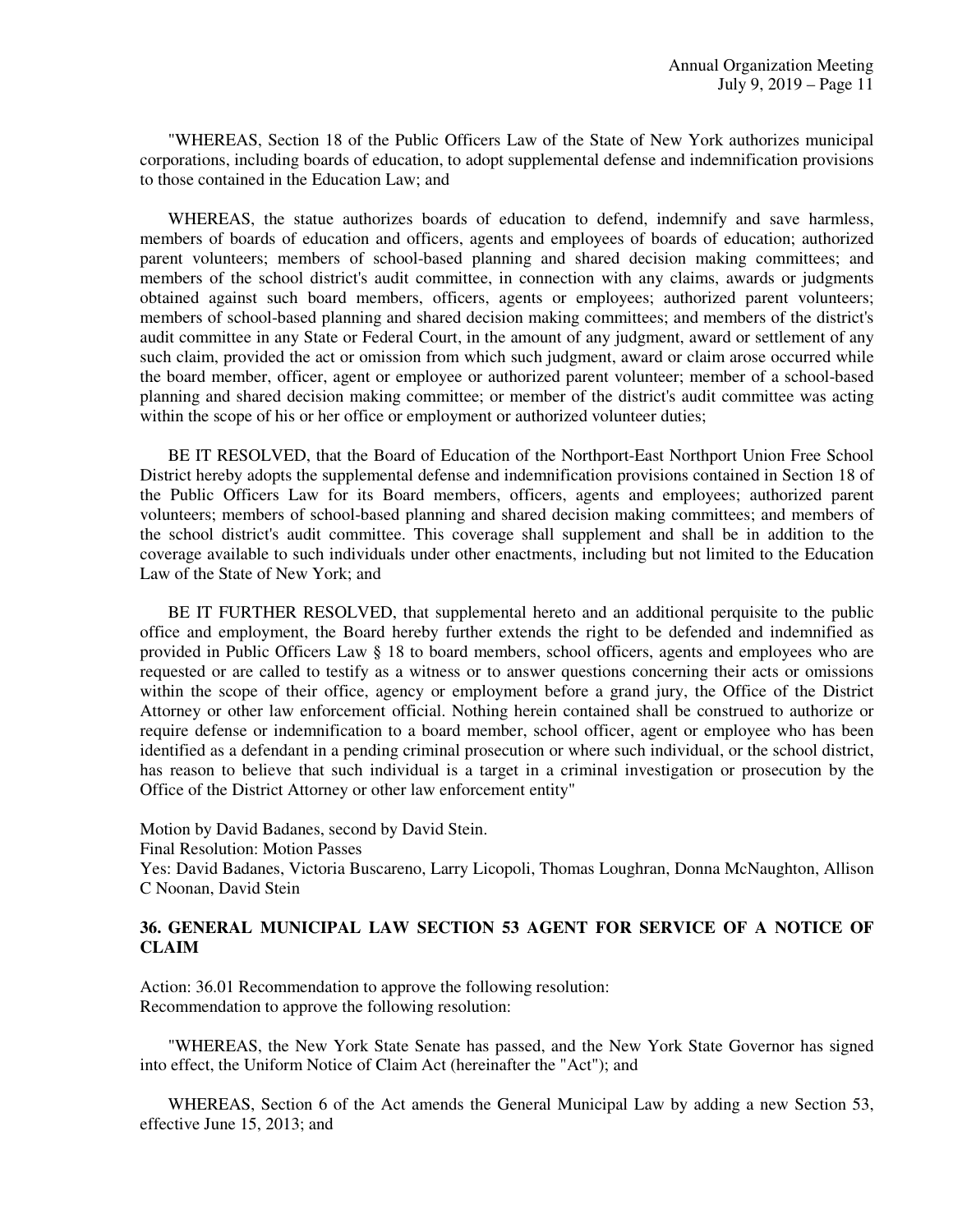WHEREAS, New York General Municipal Law Section 53(2) required that all public corporations, who are entitled to service of a Notice of Claim as a condition precedent to commencement of an action or proceeding shall file a Certificate with the Secretary of State designating the Secretary of State as agent for service of a Notice of Claim:

 NOW, THEREFORE BE IT RESOLVED, that the Board of Education hereby directs and empowers the District Clerk to submit to the New York State Secretary of State a Certificate pursuant to General Municipal Law Section 53, designating the Secretary of State as agent for service of a Notice of Claim as described above; and

 BE IT FURTHER RESOLVED, that the Board of Education hereby designates the District Clerk as the individual to whom the Secretary of State will forward any notices of claim; and

 BE IT FURTHER RESOLVED, that the Board of Education hereby authorizes the District Clerk to take any and all other actions required to carry out the provisions of this Resolution"

Motion by David Badanes, second by David Stein. Final Resolution: Motion Passes Yes: David Badanes, Victoria Buscareno, Larry Licopoli, Thomas Loughran, Donna McNaughton, Allison C Noonan, David Stein

### **37. DIGNITY FOR ALL STUDENTS ACT COORDINATORS**

Action: 37.01 Recommendation to appoint the following staff members to serve as Dignity for All Students Act Coordinators for the 2020-2021 school year:

Recommendation to appoint the following staff members to serve as Dignity for All Students Act Coordinators for the 2020-2021 school year:

District-wide Shannon Dantuono

Northport High School Daniel Danbusky, Terrence Hinson, Denise Keenan, Carlos Falcon, Katherine Teubner, Sean Boylan

Northport Middle School Timothy Hoss, Chelsea Brown, Stacey Chertock, Elyse Pellicano, Darcy Pattison

East Northport Middle School Pasquale DeStefano, Angelo Cocchiola, Regina Thomas, Kathleen Rowe, Mary Kleczka

Bellerose Avenue School Lori Beekman, Alan Tener, Lisa Quartararo

Dickinson Avenue School Laurie Storch, Caitlin Bisulca

Fifth Avenue School Thomas Harrison, Beth Theofield, Melanie Fisher

Norwood Avenue School Michael Genovese, Nicole Barbier-Adil, Brandon Panzarella